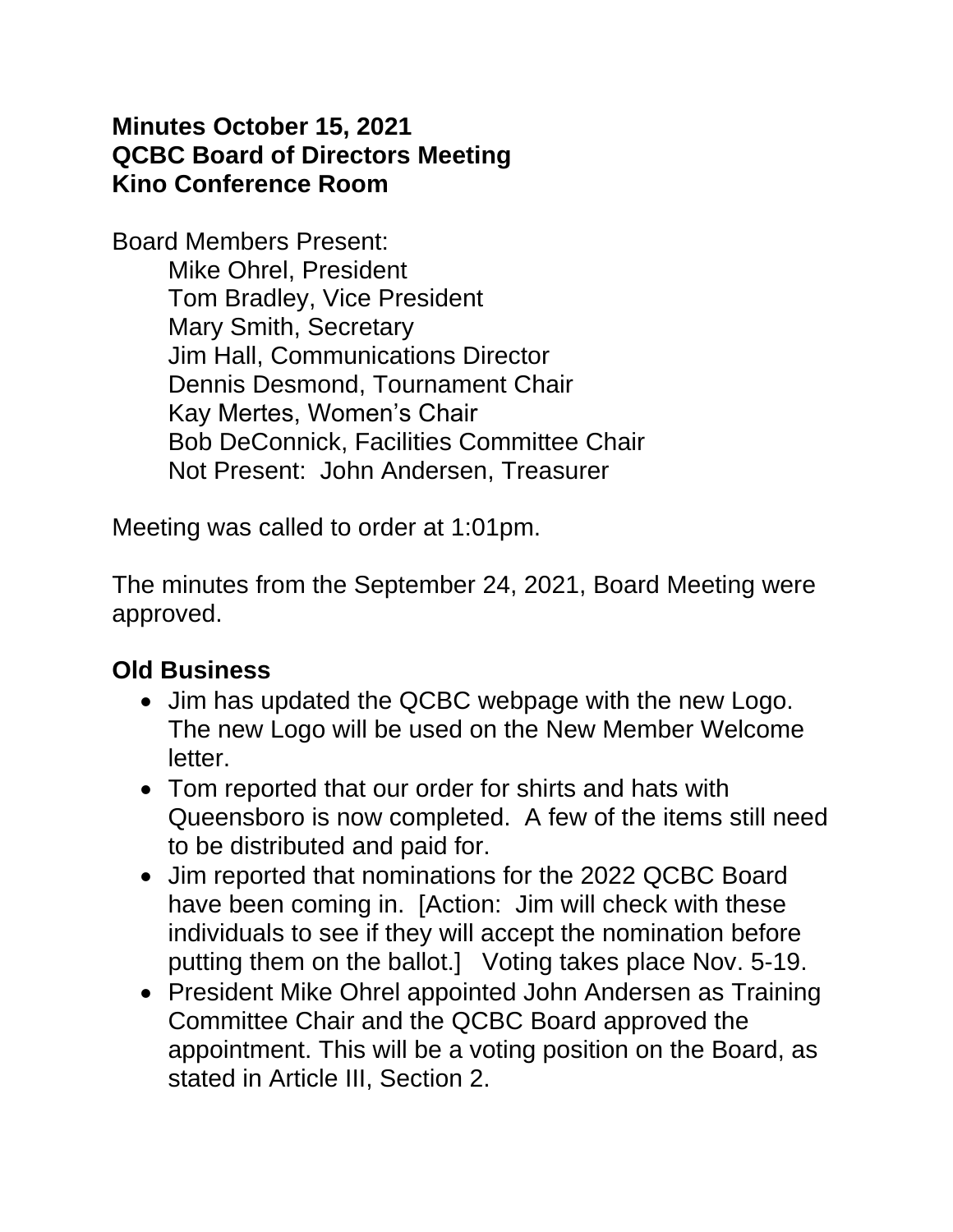- Mike will give a class/session on "Shaft Rejuvenation" for your cue stick. There is a sign-up sheet in the Billiards Room.
- Ladies Billiards Group session has now been moved to Thursday mornings from 9:30-11:30am on the Skedda reservation schedule.
- Mike reached out to Robson and they will use HEPA filters in the new Billiards Room once the remodel is done.
- Robson has confirmed that the construction start date will now be March 1, 2022, after the snowbirds begin to leave, and will continue through the spring and summer. Robson has settled with Shays Billiards for the new tables with a down payment of 50%.

## **New Business**

- At the next Board Meeting (November 19), the By-laws will be reviewed by the Board Members and changes made, especially under the Article that deals with "Nominations."
- The Board will still meet on November 19, 2021, seeing no conflict with the Thanksgiving Holiday.

# **Group Updates**

- Kay reported that 8-ball games with the Ladies from GVR has been going well and will continue. We are reciprocating. They will come to Quail Creek on November 18 to play pool and then have lunch at The Grill. The same will happen on December 16 with a "grab-bag" gift included. Now that the Billiards Room is remaining open, the Ladies group will be for members only. Women who have tried it out will be asked to pay club dues to participate.
- Dennis reported that he has been lining up tournaments with Saddlebrooke (October 16), GVR (October 23), and even Voyager (October 30). Since we are remaining open until the end of February, Dennis will often be hosting GVR players at Quail Creek until we close down for the remodel.